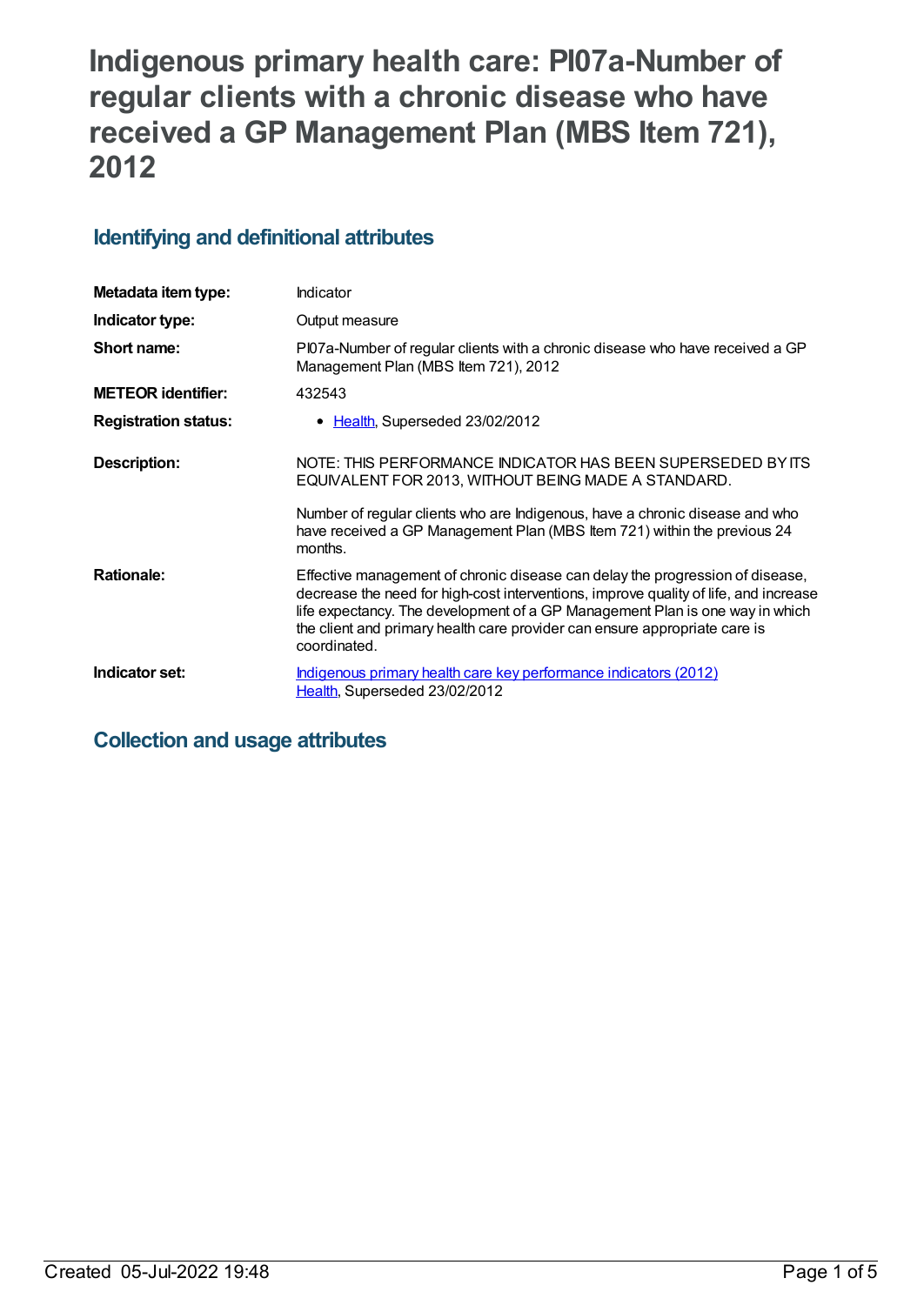| <b>Computation description:</b> | Count of regular clients who are Indigenous, have a chronic disease and who have<br>received a GP Management Plan (MBS Item 721) within the previous 24 months.                                                                                                                                                                                                                         |
|---------------------------------|-----------------------------------------------------------------------------------------------------------------------------------------------------------------------------------------------------------------------------------------------------------------------------------------------------------------------------------------------------------------------------------------|
|                                 | 'Regular client' refers to a client of an OATSIH-funded primary health care service<br>(that is required to report against the Indigenous primary health care key<br>performance indicators) who has an active medical record; that is, a client who has<br>attended the OATSIH-funded primary health care service at least 3 times in 2<br>years.                                      |
|                                 | GP Management Plan (MBS Item 721): The Chronic Disease Management<br>(CDM) Medicare items on the Medicare Benefits Schedule (MBS) enable GPs to<br>plan and coordinate the health care of patients with chronic or terminal medical<br>conditions (Department of Health and Ageing 2011). GP Management Plans, for<br>the purpose of this indicator, are defined in the MBS (Item 721). |
|                                 | Presented as a number.                                                                                                                                                                                                                                                                                                                                                                  |
|                                 | Calculated separately for each chronic disease type:                                                                                                                                                                                                                                                                                                                                    |
|                                 | A) Type II diabetes                                                                                                                                                                                                                                                                                                                                                                     |
|                                 | Exclude Type I diabetes, secondary diabetes, gestational diabetes mellitus (GDM),<br>previous GDM, impaired fasting glucose, impaired glucose tolerance.                                                                                                                                                                                                                                |
|                                 | B) Cardiovascular disease                                                                                                                                                                                                                                                                                                                                                               |
|                                 | C) Chronic obstructive pulmonary disease                                                                                                                                                                                                                                                                                                                                                |
|                                 | D) Chronic kidney disease                                                                                                                                                                                                                                                                                                                                                               |
|                                 | At this stage, this indicator is only calculated for Type II diabetes as currently this<br>is the only relevant chronic disease type with an agreed national definition.                                                                                                                                                                                                                |
| <b>Computation:</b>             | Numerator only                                                                                                                                                                                                                                                                                                                                                                          |
| Numerator:                      | Calculation A: Number of regular clients who are Indigenous, have Type II<br>diabetes and who have received a GP Management Plan (MBS Item 721) within<br>the previous 24 months.                                                                                                                                                                                                       |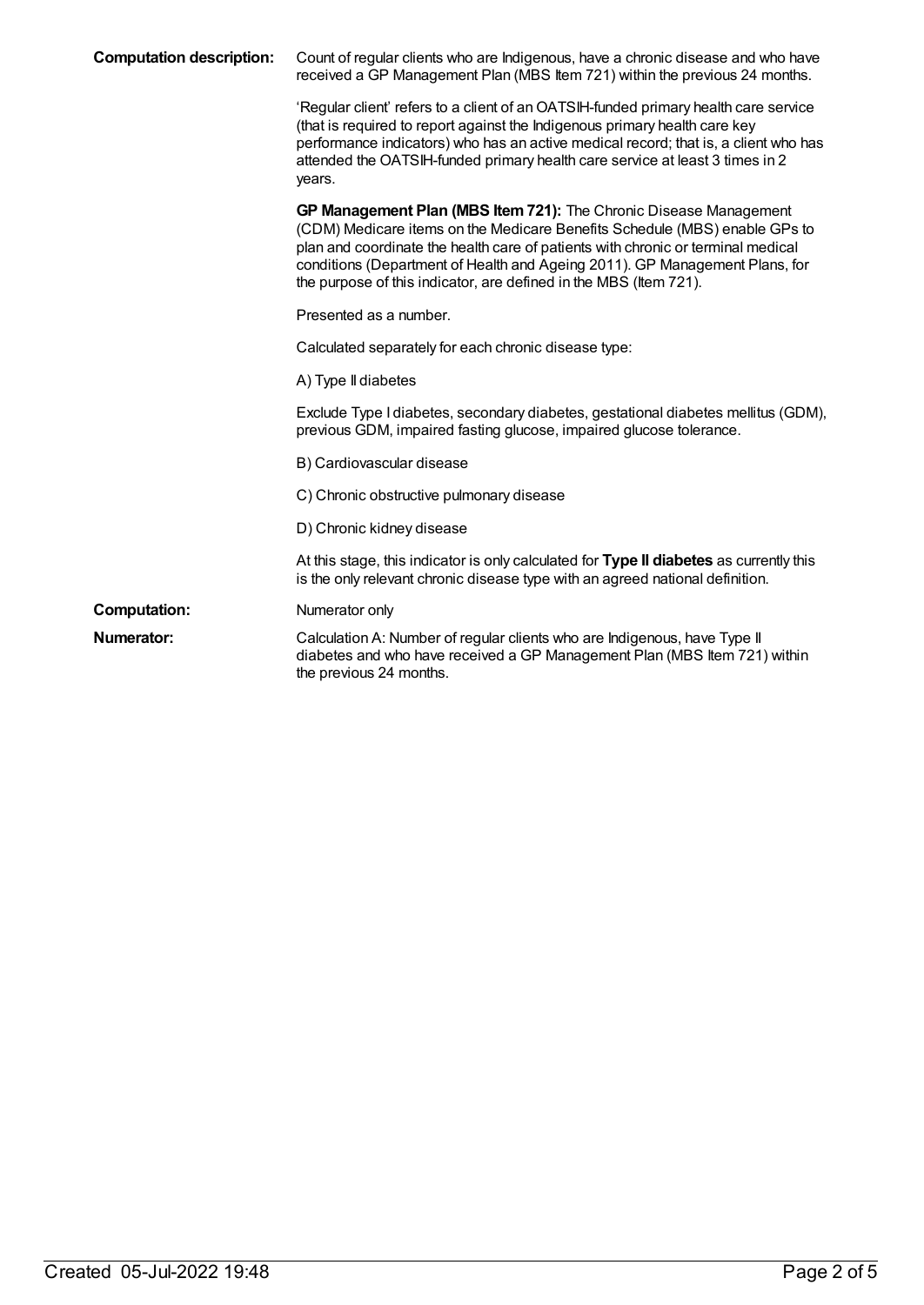[Person—diabetes](https://meteor.aihw.gov.au/content/270194) mellitus status, code NN

**Data Source**

[Indigenous](https://meteor.aihw.gov.au/content/430643) primary health care data collection

**NMDS / DSS**

[Indigenous](https://meteor.aihw.gov.au/content/430629) primary health care DSS 2012-14

**Guide for use**

Type II diabetes only.

#### **Data Element / Data Set**

[Person—Indigenous](https://meteor.aihw.gov.au/content/291036) status, code N

**Data Source**

[Indigenous](https://meteor.aihw.gov.au/content/430643) primary health care data collection

**NMDS / DSS**

[Indigenous](https://meteor.aihw.gov.au/content/430629) primary health care DSS 2012-14

#### **Data Element / Data Set**

[Person—regular](https://meteor.aihw.gov.au/content/436639) client indicator, yes/no code N

**Data Source**

[Indigenous](https://meteor.aihw.gov.au/content/430643) primary health care data collection

**NMDS / DSS**

[Indigenous](https://meteor.aihw.gov.au/content/430629) primary health care DSS 2012-14

#### **Data Element / Data Set**

Person—GP [Management](https://meteor.aihw.gov.au/content/441514) Plan (MBS Item 721) indicator, yes/no code N

**Data Source**

[Indigenous](https://meteor.aihw.gov.au/content/430643) primary health care data collection

**NMDS / DSS**

[Indigenous](https://meteor.aihw.gov.au/content/430629) primary health care DSS 2012-14

#### **Disaggregation:** 1. Sex:

a) Male

b) Female

2. Age: a) 0-4 years b) 5-14 years c) 15-24 years d) 25-34 years e) 35-44 years f) 45-54 years g) 55-64 years h) 65 years and over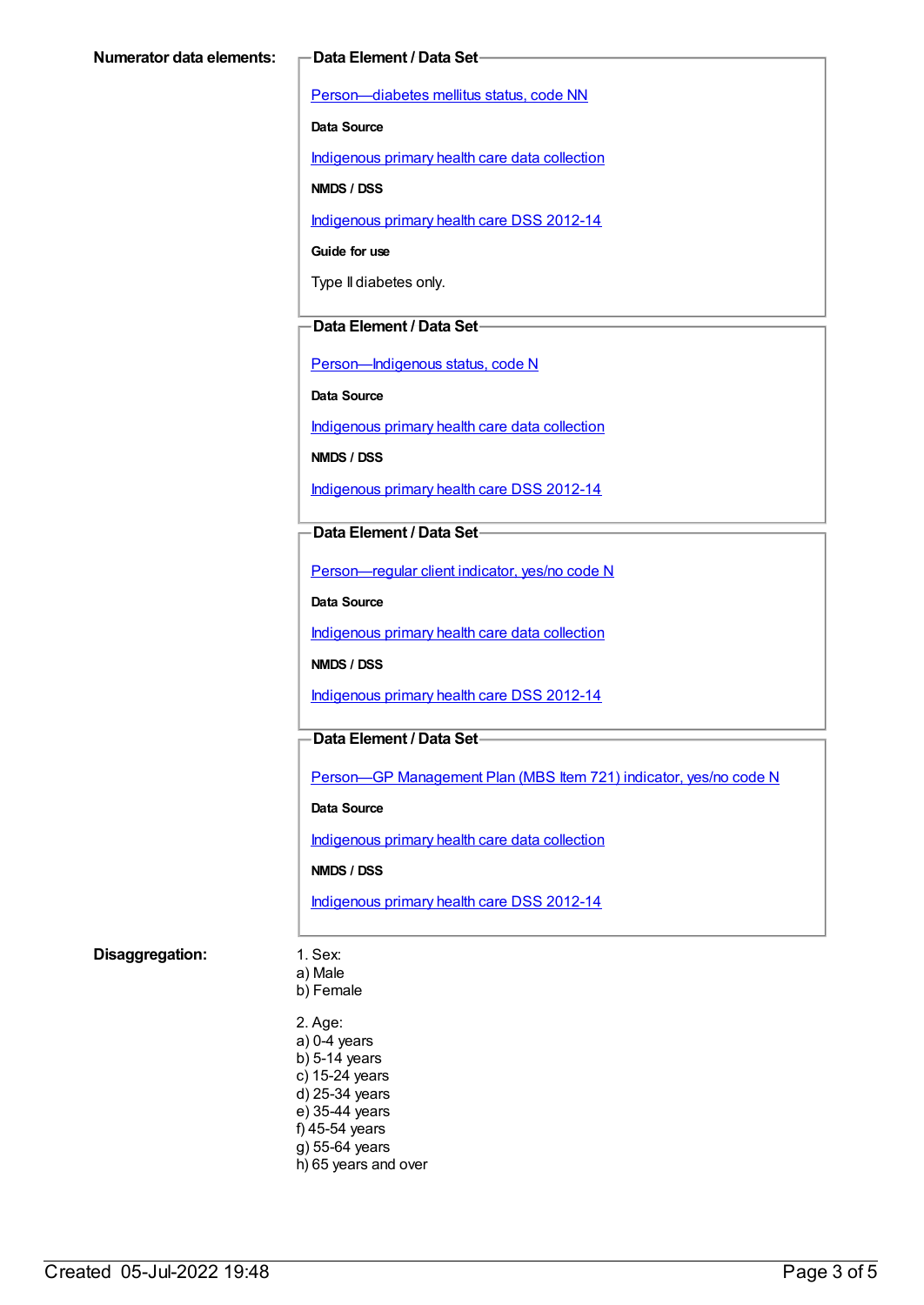#### **Data Element / Data Set**

[Person—sex,](https://meteor.aihw.gov.au/content/287316) code N

**Data Source**

[Indigenous](https://meteor.aihw.gov.au/content/430643) primary health care data collection

**NMDS / DSS**

[Indigenous](https://meteor.aihw.gov.au/content/430629) primary health care DSS 2012-14

#### **Data Element / Data Set**

[Person—age,](https://meteor.aihw.gov.au/content/303794) total years N[NN]

**Data Source**

[Indigenous](https://meteor.aihw.gov.au/content/430643) primary health care data collection

**NMDS / DSS**

[Indigenous](https://meteor.aihw.gov.au/content/430629) primary health care DSS 2012-14

## **Representational attributes**

| <b>Indicator conceptual framework</b> |        |
|---------------------------------------|--------|
| Unit of measure:                      | Person |
| Data type:                            | Real   |
| <b>Representation class:</b>          | Count  |

| <b>Framework and</b> | Continuous |
|----------------------|------------|
| dimensions:          |            |

### **Data source attributes**

**Data sources: Data Source** [Indigenous](https://meteor.aihw.gov.au/content/430643) primary health care data collection **Frequency** 6 monthly **Data custodian** Australian Institute of Health and Welfare.

## **Accountability attributes**

|                      | <b>Further data development</b> / Further work is required to reach agreement on national definitions for other chronic |
|----------------------|-------------------------------------------------------------------------------------------------------------------------|
| collection required: | diseases including cardiovascular disease, chronic obstructive pulmonary disease                                        |
|                      | and chronic kidney disease.                                                                                             |

## **Source and reference attributes**

| <b>Submitting organisation:</b> | Australian Institute of Health and Welfare (AIHW) |
|---------------------------------|---------------------------------------------------|
|                                 |                                                   |

Department of Health and Ageing (DoHA)